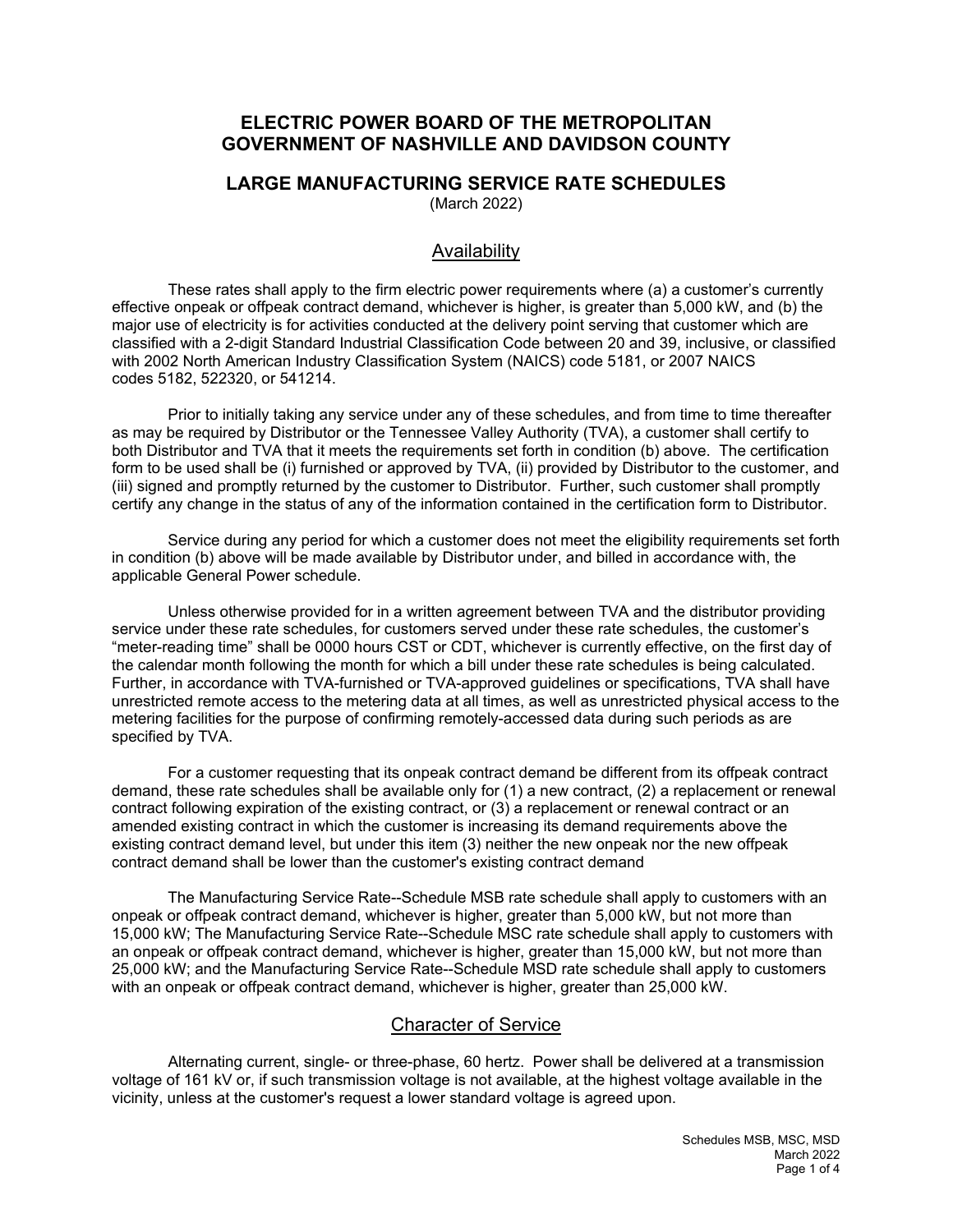## **Base Charges**

The base charges for Schedule MSB, Schedule MSC, and Schedule MSD are set forth under the Base Charges Attachment to this Large Manufacturing Service Rate Schedules document. Any references to the Base Charges section of Schedule MSB, Schedule MSC, and Schedule MSD will be deemed to include the Base Charges Attachment.

#### Adjustment

The base demand and energy charges shall be increased or decreased in accordance with the current Adjustment Addendum published by TVA.

Loss adjustments are made to the monthly FCA adjustment under the Adjustment Addendum to recognize additional distribution cost of providing service to the retail customers. The loss factors applied to customers that own the transformation facilities and take service at the bulk transmission of 161 kV or higher shall be set to 0%.

# Facilities Rental Charge

There shall be no facilities rental charge under these rate schedules for delivery at bulk transmission voltage levels of 161 kV or higher. For delivery at less than 161 kV, there shall be added to the customer's bill a facilities rental charge. This charge shall be 36¢ per kW per month except for delivery at voltages below 46 kV, in which case the charge shall be 93¢ per kW per month for the first 10,000 kW and 73¢ per kW per month for the excess over 10,000 kW. Such charge shall be applied to the higher of (1) the highest billing demand established during the latest 12-consecutive-month period or (2) the customer's currently effective onpeak or offpeak contract demand, whichever is higher, and shall be in addition to all other charges under these rate schedules, including minimum bill charges.

## Reactive Demand Charges

If the reactive demand (in kVAR) is lagging during the 30-consecutive-minute period beginning or ending on a clock hour of the month in which the customer's highest metered demand occurs, there shall be added to the customer's bill a reactive charge of \$1.46 per kVAR of the amount, if any, by which the reactive demand exceeds 33 percent of such metered demand. If the reactive demand (in kVAR) is leading during the 30-consecutive-minute period beginning or ending on a clock hour of the month in which the customer's lowest metered demand (excluding any metered demands which are less than 25 percent of the highest metered demand) occurs, there shall be added to the customer's bill a reactive charge of \$1.14 per kVAR of the amount of reactive demand. Such charges shall be in addition to all other charges under these rate schedules, including minimum bill charges.

#### Determination of Seasonal Periods

Summer Period shall mean the June, July, August, and September billing months. Winter Period shall mean the December, January, February, and March billing months. Transition Period shall mean the April, May, October, and November billing months.

Schedules MSB, MSC, MSD March 2022 Page 2 of 4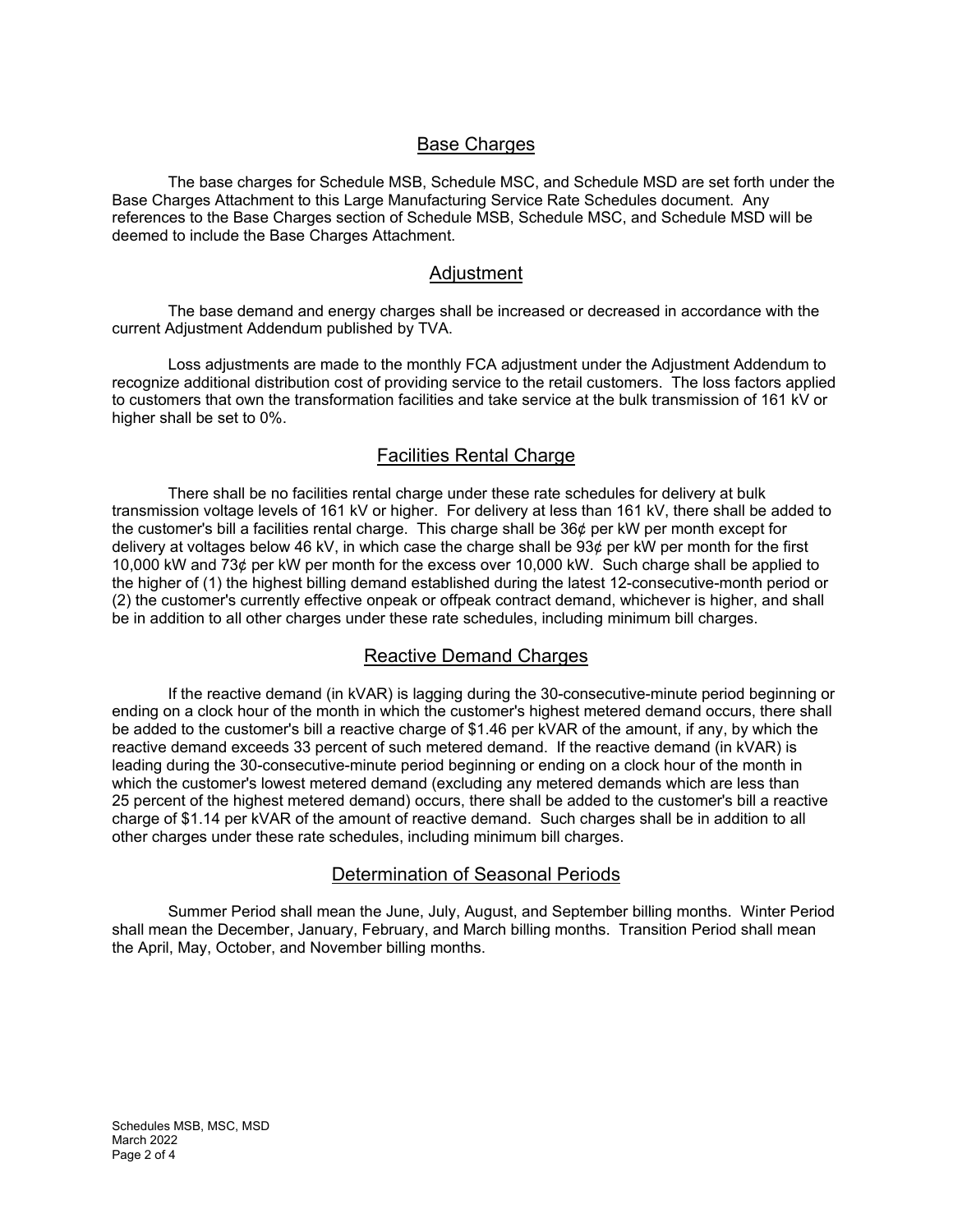## Determination of Onpeak and Offpeak Hours

Except for Saturdays, Sundays, November 1, and the weekdays that are observed as Federal holidays for New Year's Day, Memorial Day, Independence Day, Labor Day, Thanksgiving Day, and Christmas Day, Onpeak hours for each day shall for purposes of these rate schedules be from 1 p.m. to 7 p.m. during the months of April, May, June, July, August, September and October and from 4 a.m. to 10 a.m. during the months of January, February, March, November, and December. For all other hours of each day and all hours of such excepted days shall be offpeak hours. Such times shall be Central Standard Time or Central Daylight Time, whichever is then in effect. Said onpeak and offpeak hours are subject to change by TVA. In the event TVA determines that such changed onpeak and offpeak hours are appropriate, it shall so notify Distributor at least 12 months prior to the effective date of such changed hours.

## Determination of Onpeak and Offpeak Demands, Maximum Metered Demand, and Energy Amounts

The onpeak and offpeak kWh for any month shall be the energy amounts taken during the respective hours of the month designated under these rate schedules as onpeak and offpeak hours; provided, however, that notwithstanding the metered energy amount, the offpeak energy for any month shall in no case be less than the product of (1) the offpeak billing demand as calculated in the last paragraph below and (2) 110 hours (reflecting a 15 percent load factor applied to the average number of hours in a month).

Distributor shall meter the onpeak and offpeak demands in kW of all customers taking service under these rate schedules. The onpeak metered demand and offpeak metered demand for any month shall be determined separately for the respective hours of the month designated under these rate schedules as onpeak and offpeak hours and, in each case, shall be the highest average during any 30 consecutive-minute period beginning or ending on a clock hour.

Except as provided below, (1) the onpeak billing demand shall be the highest onpeak metered demand in the month, (2) the offpeak billing demand shall be the highest offpeak metered demand in the month, and (3) the maximum billing demand shall be the higher of the onpeak billing demand or offpeak billing demand in the month.

The onpeak billing demand shall in no case be less than the sum of (1) 30 percent of the first 5,000 kW, (2) 40 percent of the next 20,000 kW, (3) 50 percent of the next 25,000 kW, (4) 60 percent of the next 50,000 kW, (5) 70 percent of the next 100,000 kW, (6) 80 percent of the next 150,000 kW, and (7) 85 percent of all kW in excess of 350,000 kW of the higher of the currently effective onpeak contract demand or the highest onpeak billing demand established during the preceding 12 months.

The offpeak billing demand shall in no case be less than the sum of (1) 30 percent of the first 5,000 kW, (2) 40 percent of the next 20,000 kW, (3) 50 percent of the next 25,000 kW, (4) 60 percent of the next 50,000 kW, (5) 70 percent of the next 100,000 kW, (6) 80 percent of the next 150,000 kW, and (7) 85 percent of all kW in excess of 350,000 kW of the higher of the currently effective offpeak contract demand or the highest offpeak billing demand established during the preceding 12 months.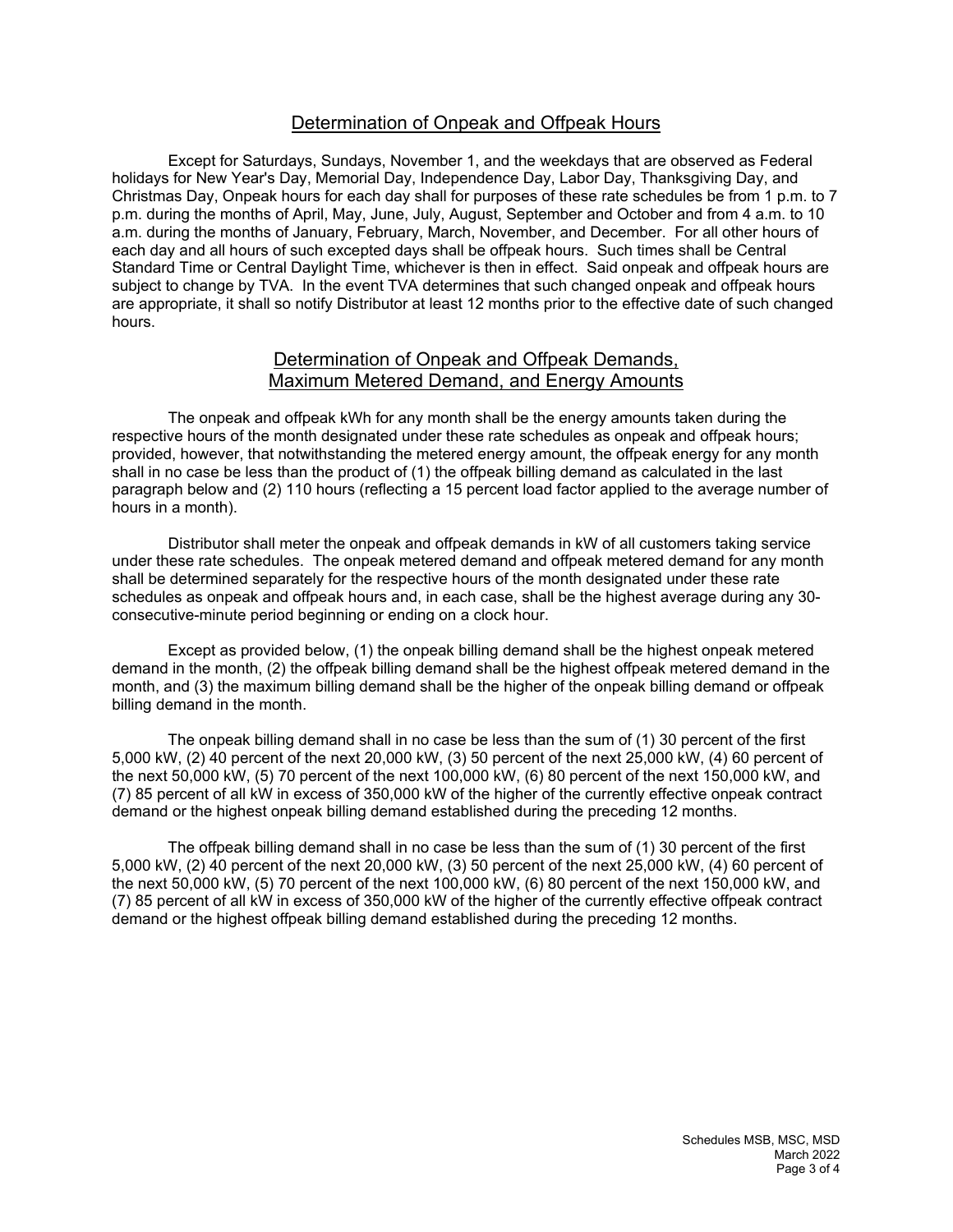### Minimum Bill

The monthly bill under these rate schedules, excluding any facilities rental charges and any reactive charges, shall not be less than the sum of (1) the base service charge and administrative charge, (2) the portion of the base demand charge, as adjusted, applicable to onpeak billing demand applied to the customer's onpeak billing demand, (3) the portion of the base demand charge, as adjusted, applicable to maximum billing demand applied to the to the customer's maximum billing demand, (4) the base onpeak energy charge, as adjusted, applied to the customer's onpeak energy takings, and (5) the base offpeak energy charge, as adjusted, applied to the higher of customer's actual offpeak energy takings or the minimum offpeak energy takings amount provided for in the first paragraph of the section of these rate schedules entitled "Determination of Onpeak and Offpeak Demands, Maximum Metered Demand, and Energy Amounts." Notwithstanding the foregoing, amounts calculated under any fuel cost adjustment that is included in the Adjustment Addendum shall not be applied to any billed offpeak energy that exceeds the metered offpeak energy.

Excess demand charges are excluded from this calculation.

Distributor may require minimum bills higher than those stated above, including, without limitation, charges to cover any additional metering and related costs.

#### Contract Requirement

Distributor shall require contracts for all service provided under these rate schedules. The contract for Schedule MSB and Schedule MSC customers shall be for an initial term of at least 5 years and any renewals or extensions of the initial contract shall be for a term of at least 1 year; after 10 years of service, any such contract for the renewal or extension of service may provide for termination upon not less than 4 months' notice. The contract for Schedule MSD customers shall be for an initial term of at least 5 years and any renewals or extensions of the initial contract shall be for a term of at least 5 years; after 10 years of service, any such contract for the renewal or extension of service may provide for termination upon not less than 16 months' notice. The customer shall contract for its maximum requirements, which shall not exceed the amount of power capable of being used by customer, and Distributor shall not be obligated to supply power in greater amount at any time than the customer's currently effective onpeak or offpeak contract demand. If the customer uses any power other than that supplied by Distributor under these rate schedules, the contract may include other special provisions. The rate schedule in any power contract shall be subject to adjustment, modification, change, or replacement from time to time as provided under the power contract between Distributor and TVA.

## Payment

Bills under these rate schedules will be rendered monthly. Any amount of the bill that is unpaid after the due date specified on bill may be subject to additional charges under Distributor's standard policy.

#### Single-Point Delivery

The charges under these rate schedules are based upon the supply of service through a single delivery and metering point, and at a single voltage. If service is supplied to the same customer through more than one point of delivery or at different voltages, the supply of service at each delivery and metering point and at each different voltage shall be separately metered and billed.

\_\_\_\_\_\_\_\_\_\_\_\_\_\_\_\_\_\_\_\_\_\_\_\_\_\_\_\_\_\_

Service is subject to Rules and Regulations of Distributor.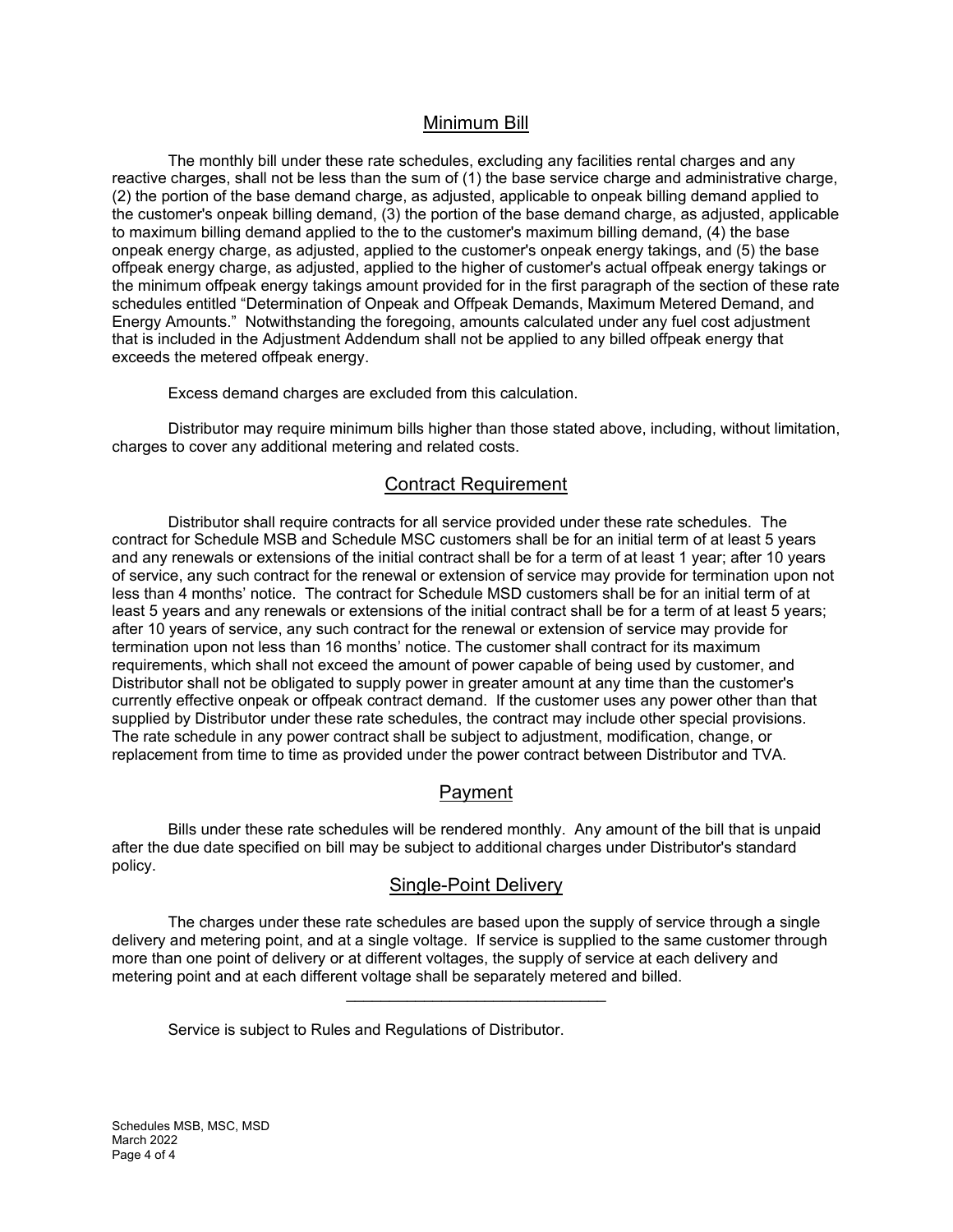|                       | Schedule | Schedule | Schedule |                              |
|-----------------------|----------|----------|----------|------------------------------|
|                       | MSB      | MSC      | MSD      |                              |
| Service Charge        | \$2,000  | \$2,000  | \$2,000  | per delivery point per month |
| Administrative Charge | \$350    | \$350    | \$350    | per delivery point per month |

# **Demand Charges:**

|                      |                         | Schedule<br><b>MSB</b><br>(\$/kW) | Schedule<br><b>MSC</b><br>(\$/kW) | Schedule<br><b>MSD</b><br>(\$/kW) |                                                                                                                                                                                                                                             |
|----------------------|-------------------------|-----------------------------------|-----------------------------------|-----------------------------------|---------------------------------------------------------------------------------------------------------------------------------------------------------------------------------------------------------------------------------------------|
| Summer<br>Period     | Onpeak<br>Demand        | 10.24                             | 10.24                             | 10.24                             | per month of onpeak billing demand                                                                                                                                                                                                          |
|                      | Maximum<br>Demand       | 2.43                              | 2.43                              | 2.42                              | per month of maximum billing demand                                                                                                                                                                                                         |
|                      | <b>Excess</b><br>Demand | 10.24                             | 10.24                             | 10.24                             | per month of the amount, if any, by which<br>(1) the customer's onpeak billing demand<br>exceeds its onpeak contract demand or (2)<br>the customer's offpeak billing demand<br>exceeds its offpeak contract demand,<br>whichever is higher. |
| Winter<br>Period     | Onpeak<br>Demand        | 9.27                              | 9.27                              | 9.27                              | per month of onpeak billing demand                                                                                                                                                                                                          |
|                      | Maximum<br>Demand       | 2.43                              | 2.43                              | 2.42                              | per month of maximum billing demand                                                                                                                                                                                                         |
|                      | <b>Excess</b><br>Demand | 9.27                              | 9.27                              | 9.27                              | per month of the amount, if any, by which<br>(1) the customer's onpeak billing demand<br>exceeds its onpeak contract demand or (2)<br>the customer's offpeak billing demand<br>exceeds its offpeak contract demand,<br>whichever is higher. |
| Transition<br>Period | Onpeak<br>Demand        | 9.27                              | 9.27                              | 9.27                              | per month of onpeak billing demand                                                                                                                                                                                                          |
|                      | Maximum<br>Demand       | 2.43                              | 2.43                              | 2.42                              | per month of maximum billing demand                                                                                                                                                                                                         |
|                      | <b>Excess</b><br>Demand | 9.27                              | 9.27                              | 9.27                              | per month of the amount, if any, by which<br>(1) the customer's onpeak billing demand<br>exceeds its onpeak contract demand or (2)<br>the customer's offpeak billing demand<br>exceeds its offpeak contract demand,<br>whichever is higher. |